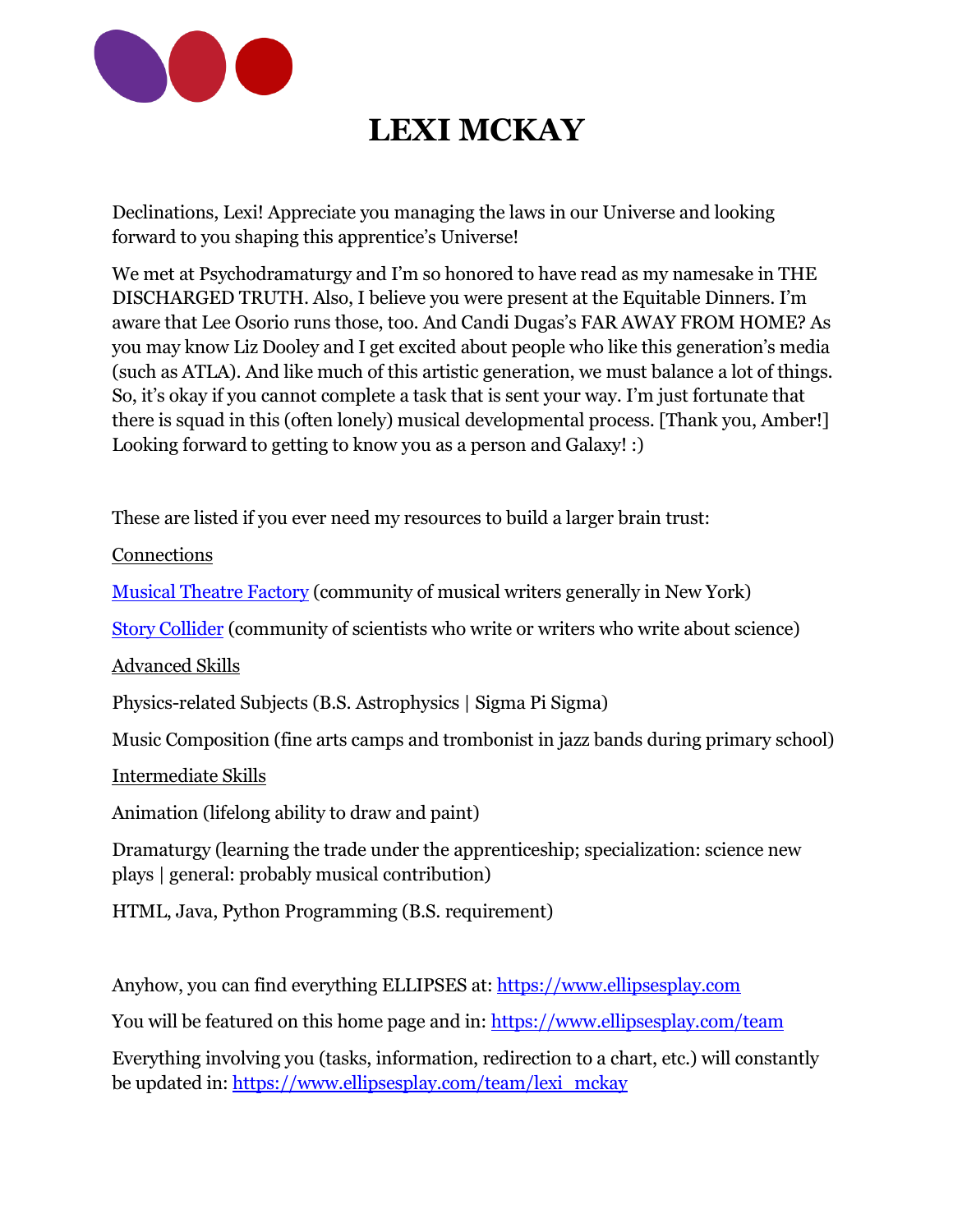

## **PROJECTED TASKS**

### **FEBRUARY** [Presentation of "[Time is Relative](https://www.ellipsesplay.com/music/13-time_is_relative)"]

- 1. Attend the initial meeting with David Quang Pham and Amber Bradshaw.
- 2. Schedule the presentation of "Time is Relative" on Thursday, February 25.

**MARCH** [Preparation for "[Warp, Waves, and Wrinkles](https://www.ellipsesplay.com/music/12-warp_waves_and_wrinkles)" and "[Crunch](https://www.ellipsesplay.com/music/2-crunch)"]

- 1. Have meeting to go over March's plans.
- 2. Schedule meetings with the entire team.

**APRIL** [Presentation of "Warp, Waves, and Wrinkles" and "Crunch"]

- 1. Have meeting to go over April's plans.
- 2. Schedule the presentation of "Warp, Waves, and Wrinkles" and "Crunch" at the end of April.
- 3. Schedule meetings with the entire team.

**MAY** [Preparation for "[Apparent](https://www.ellipsesplay.com/music/22-apparent)" and "[Parallax](https://www.ellipsesplay.com/music/25-parallax)"]

- 1. Have meeting to go over May's plans.
- 2. Schedule meetings with Gravity's vocalist and JD's vocalist.

**JUNE** [Preparation for Virtual Concert-Table Read Event]

- 1. Attend the applicable meeting with WTP officials.
- 2. Help find the stage direction reader, the performer to read for the ensemble, and a performer to portray the silent Abell.
- 3. Find 1-2 backup readers.
- 4. Schedule a meeting for the entire team, alongside WTP officials.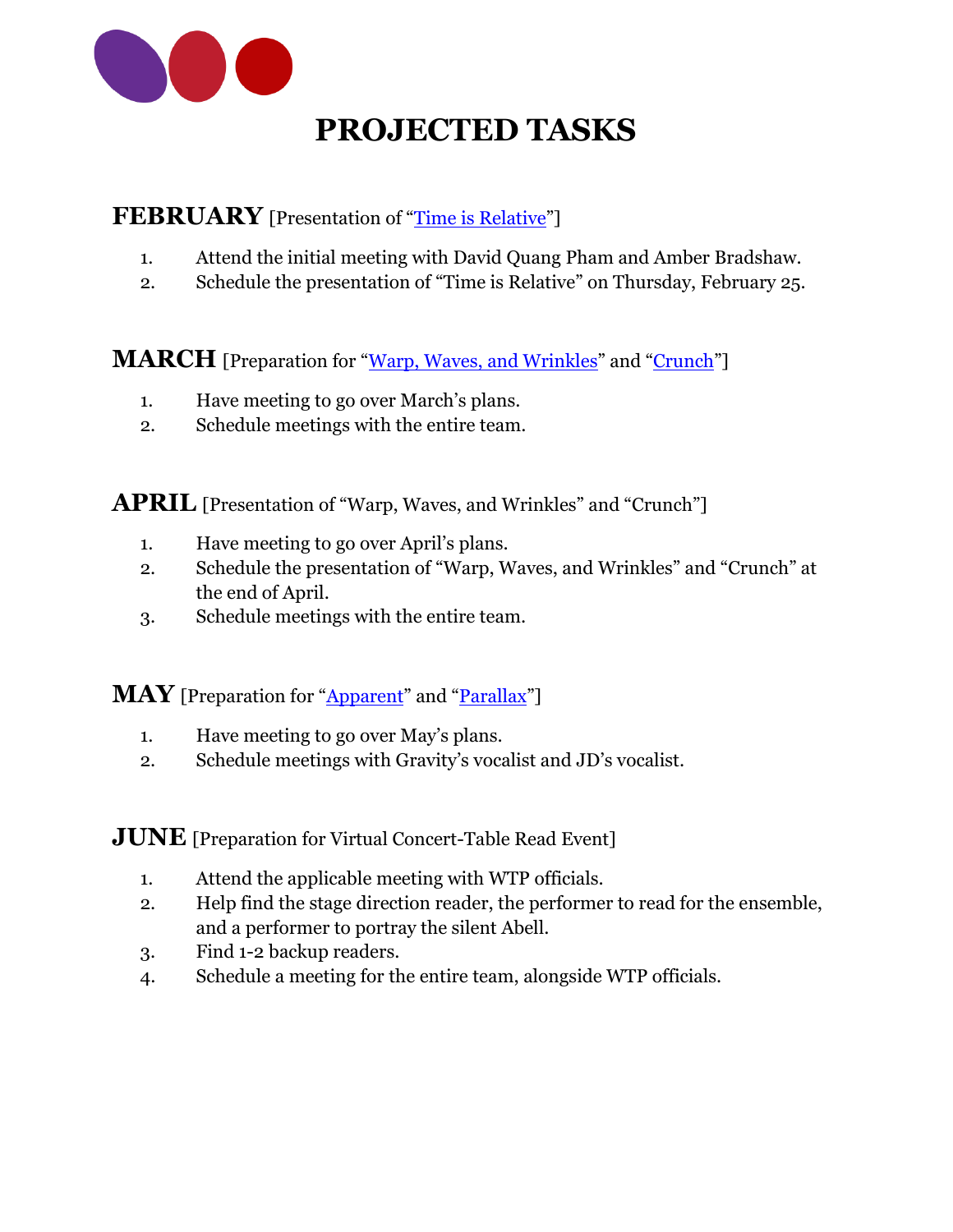

## **BENCHMARKS**

#### **Cast 8 Vocalists** (4/8 so far)

- o Singularity
- o Gravity
- o Andromeda
- o Milky Way

#### **Record 6 Demos** (2/6 so far)

These demos are animated for presentation. The latest example is: [https://www.ellipsesplay.com/music/5-anomaly\\_is\\_everything](https://www.ellipsesplay.com/music/5-anomaly_is_everything)

After the initial presentations, they will be repurposed to be a half-hour concert held before any reading. Before a music-less reading, anyone who virtually wants to watch its musical numbers can attend early.

- o "Warp, Waves, and Wrinkles"
	- Milky Way
	- Ensemble (Dani, \_, \_,Abby, Skye, Kari)
- o "Crunch"
	- Singularity
	- Triangulum (Abby Holland)
	- Andromeda
	- Milky Way
	- Whirlpool (Skye Passmore)
	- Cartwheel (Kari Twyman)
- o "Apparent"
	- JD (Dani Cobb)
- o "Parallax"
	- JD (Dani Cobb)
	- **•** Gravity